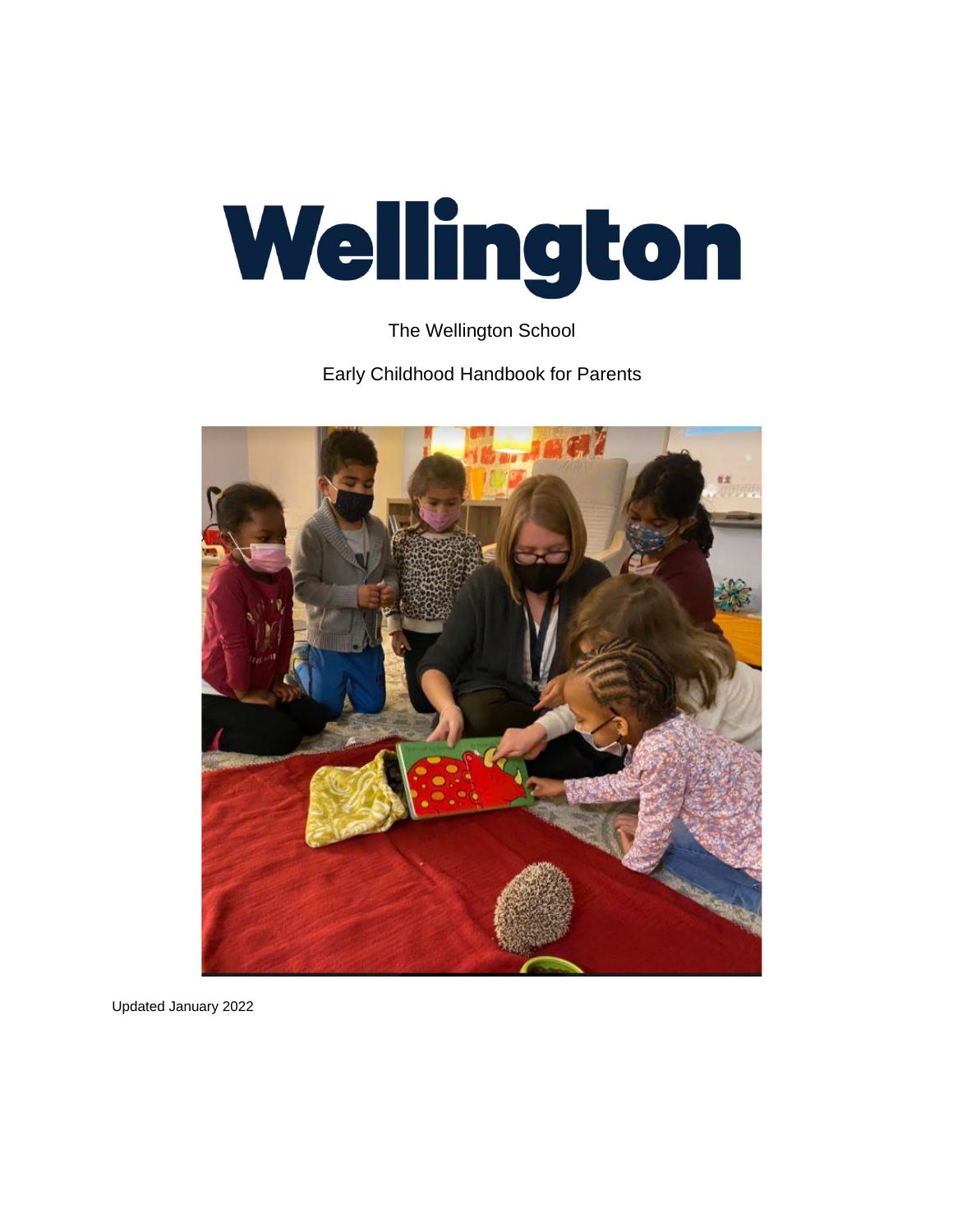# **WELCOME!**

Dear Early Childhood Families,

Welcome to the 2021-2022 school year! This year will be filled with new experiences and friendships as you join an educational community that spans preschool through twelfth grade. I look forward to working with you and getting to know your family. The early childhood division encompasses Little Jags (LJ), prekindergarten (PK), and kindergarten (K). The lower school consists of first through fourth grade. There is also a middle school (grades 5-8) and an upper school (grades 9-12). Being part of a school that includes all grade levels offers a uniquely rich environment for our early childhood students, which is designed to provide a strong educational foundation as well as a setting where your child's welfare is our highest priority.

Please take the time to read this handbook thoroughly. In various ways we help the children understand the expectations for a school experience that is engaging, fun and safe. Your awareness of the expectations and the parameters of the school, as explained in this handbook, will ensure that we have a common understanding of this important aspect of the early childhood environment. It is my hope that the task of providing a nurturing, stimulating school experience will be shared between school and family. To that end, we need to keep communication open, honest and frequent. Other "formal" forums for information will include weekly emails from the homeroom teacher, parent conferences and my monthly e-mail. Wellington's website, [www.wellington.org,](http://www.wellington.org/) is also a valuable communication tool.

I look forward to the adventure a new school year brings and forming meaningful relationships with you and your children. If you need to be in touch with me for any reason, please do not hesitate to call me at school at 614.324.8885 or email me at brown@wellington.org.

Warmly,

Shelley Brown Head of Early Childhood The Wellington School

The mission of The Wellington School is:

*We help students find their purpose and realize their potential for tomorrow's world.*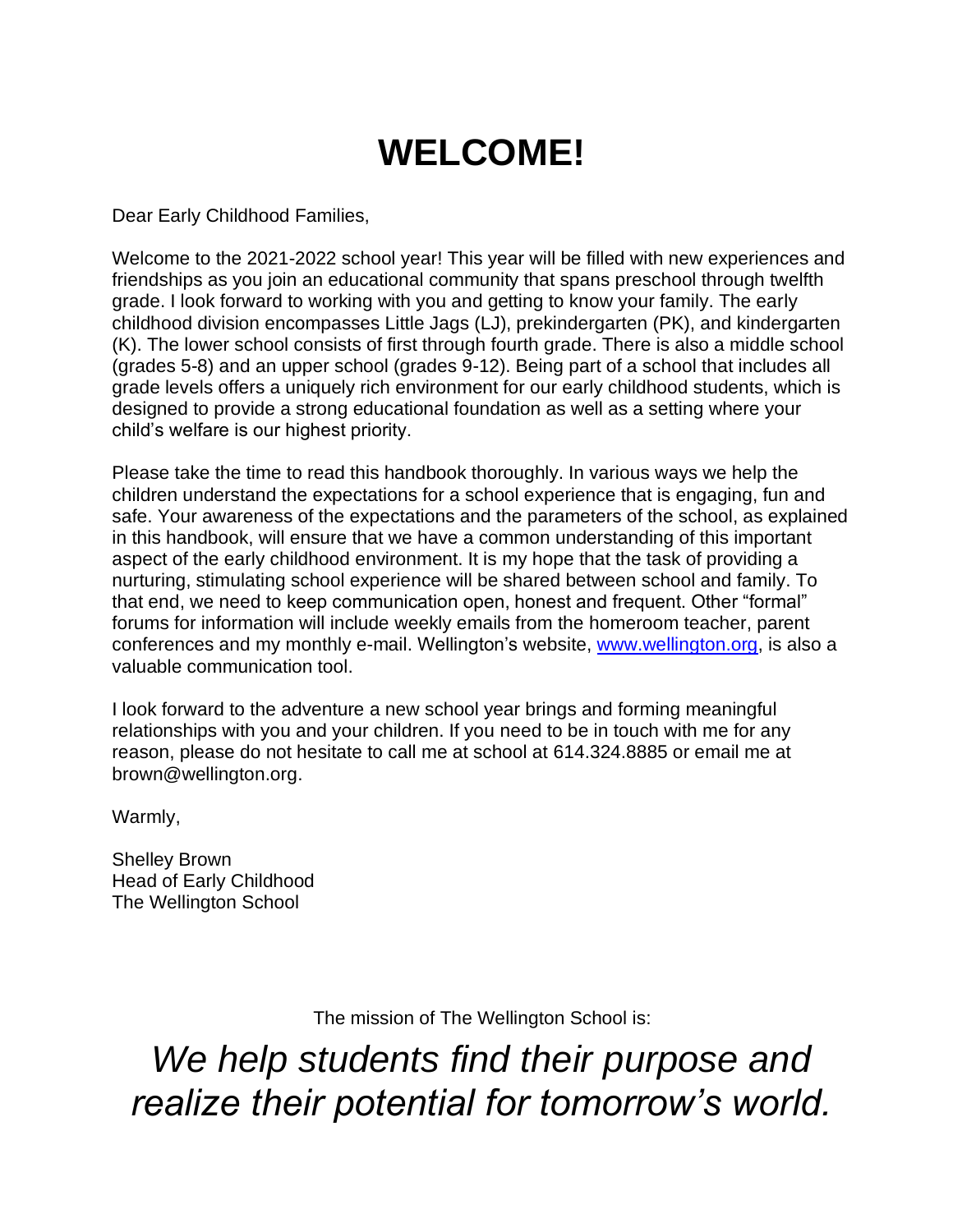# **INTRODUCTION**

The purpose of this handbook is to provide a clear and central source of information about common aspects of life in Wellington's early childhood division. We expect that families will take the time to review this book, as it provides answers to many general questions. Please keep a copy handy so you can refer to it whenever the need arises. This handbook compliments The Wellington School Student Policy Handbook located in the parent portal on Veracross.

# **GENERAL INFORMATION**

# **Absences/Attendance**

# *Daily Attendance*

Students are expected to be prompt and present daily and remain on campus under adult supervision until dismissal. Although we encourage families to schedule appointments outside of the school day whenever possible, there are unavoidable doctor and dental appointments that may occur during the school day. For safety purposes, we ask the following:

- Please send a message to the homeroom teacher and copy Cynthia Hahn (hahn1@wellington.org).
- Sign out in the early childhood/lower school office before leaving campus with the child.
- Any student arriving after 8:15 a.m. or leaving school before 3:25 p.m. must be signed in/out in the early childhood/lower school office. Adults must walk to the lower school office for the sign-in/sign-out process. No student should be dropped off after 8:15 a.m. without being signed-in by an adult for late arrival, nor should a student leave the classroom unless he/she has been formally signed out by an adult.

# *Excused Absences*

Absences are not excused before or after major holidays or breaks and are discouraged for any reason other than those outlined on the required Planned Absence Form available on the early childhood/lower school page of Veracross. Planned Absence Forms should be turned into the early childhood/lower school office as soon as the family identifies an unavoidable need for a school absence. Teachers will be unable to provide resources in response to requests that are submitted less than a week prior to the planned absence.

# *Illness*

Please call the lower school office at 614-324-1666 before 8:30 a.m. to report the absence of an early childhood student. Parents should keep students home if they have had a temperature of 100 degrees or greater in the last 24 hours, have had diarrhea or vomiting in the last 24 hours, or are unable to participate in a full school day due to symptoms of illness. Students may return to school after illness if they have a temperature below 100 degrees for 24 hours without the use of fever-reducing medication, have not vomited or had diarrhea in the last 24 hours, and are able to participate in a full school day. Notify the school nurse immediately if your child develops a communicable disease. (see more detailed information under communicable diseases)

# **Arrival & Dismissal**

Children are welcome in the building at 7:30 a.m. Those children who arrive between 7:30 – 7:45 a.m. should enter the school through the rotunda and wait with the morning child care teachers. At 7:45 a.m. early childhood students will go to the Abbott Family Learning Center and will remain in the learning center until 8:00 a.m. At 8:00 a.m. all early childhood students will be escorted to their classrooms. No child should arrive prior to 7:30 a.m., as there is no supervision available until that time.

At 8:00 a.m. teachers will greet their students at the exterior doors of their classrooms. Prekindergarten parents will use the third lane in the main parking lot, will pull up to the curb by the west entrance, and drop their children off with the early childhood teacher(s) present. Due to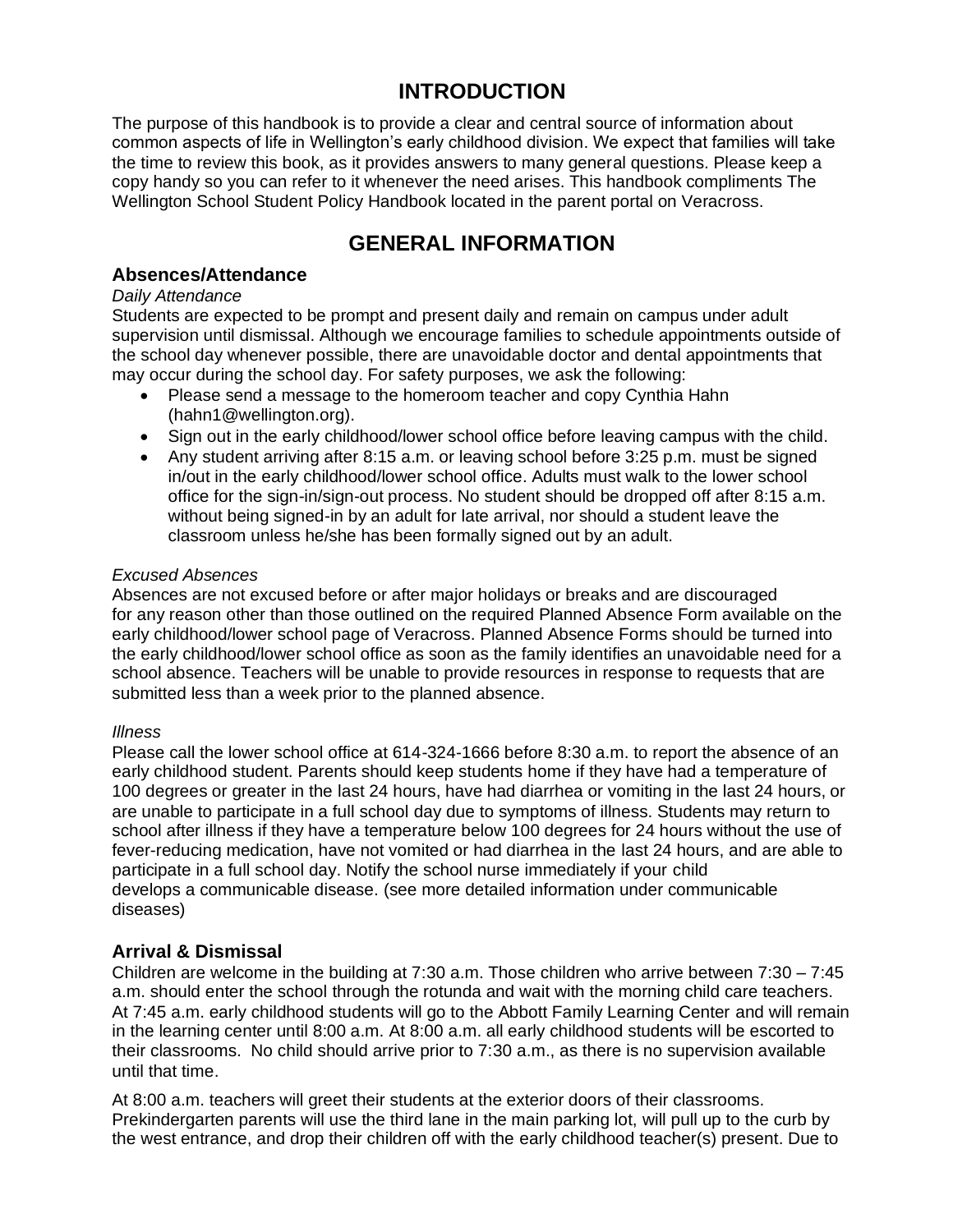Covid-19 restrictions, all students will be dropped off at morning carline. Staffulty will walk children into the building and to their classrooms. Families with Little Jag students will utilize the Fishinger parking lot. Parents will park in the parking lot, walk children to the gate, and say goodbye at the gate.

The beginning of the day is very important for early childhood students. Children need to be at school on time in order to start their day with the rest of their classmates. This allows them to settle in, to hear about the plans for the day and to prepare for participation in the day's activities. When children arrive late, they tend to feel disconnected and sometimes have a difficult time settling into the day. As such, we ask that all children arrive in the classroom by 8:15 a.m.

While dismissal times may vary by division, the building closes at 6:00 p.m. Early childhood students may be picked up before lunch (11:40 a.m.), after lunch (12:15 p.m.), at the close of the school day (3:15 p.m.) and during aftercare (3-6 p.m.) Your child's pick-up time is an agreed upon time between your family and school and is represented in your Wellington contract.

Teachers may not allow children to leave with anyone other than those persons listed on their dismissal form or adults who do not know the stated code word shared with the school on the dismissal form without written permission. This is a serious safety and liability issue and this rule will be strictly enforced.

It is important that parents arrive to pick up children as promptly as possible at dismissal. Children attending aftercare at Wellington will follow the protocols directly outlined in communication from Wellington's aftercare director.

Transportation issues need to be settled with children before they arrive at school. A child can become upset and confused if she/he is unaware of how she/he will be getting home. A note or email to your child's teacher is required if there is any change in transportation plans. If there is an emergency change, a call to the early childhood/lower school office is needed with as much advance notice as possible. Except for emergency situations, students should not make lastminute plans during the school day for after-school social visits. If you must call after 11:10 a.m. regarding morning dismissal transportation, please email your child's teacher and Shelley Brown at [brown@wellington.org](mailto:brown@wellington.org)

# **Class Composition**

Sections for each school year are formed through a thoughtful, informed and comprehensive process, which results in heterogeneous, balanced classes. As faculty have significant knowledge of each child's social, emotional and educational needs, parents should trust the faculty to make the best class placement for each child. However, parent input given before the end of April in conversation with the head of lower school is considered along with many other compelling factors. Class lists are available on Veracross near the end ofAugust.

# **Visitors**

The doors to Wellington are locked except for during arrival and dismissal times. Parents and other visitors who arrive during times when the doors are locked, must use the main entrance, sign in at the front desk and obtain a visitor's badge.

Any parent of a child enrolled in the program shall be permitted unlimited access to the school\* during its hours of operation to contact their child, evaluate the care provided by the program, the premises, or for other purposes approved by the director. Upon entering the premises, the parent shall report to the school office.

# **Playgrounds**

During the school day, the playgrounds may be used by Wellington students only.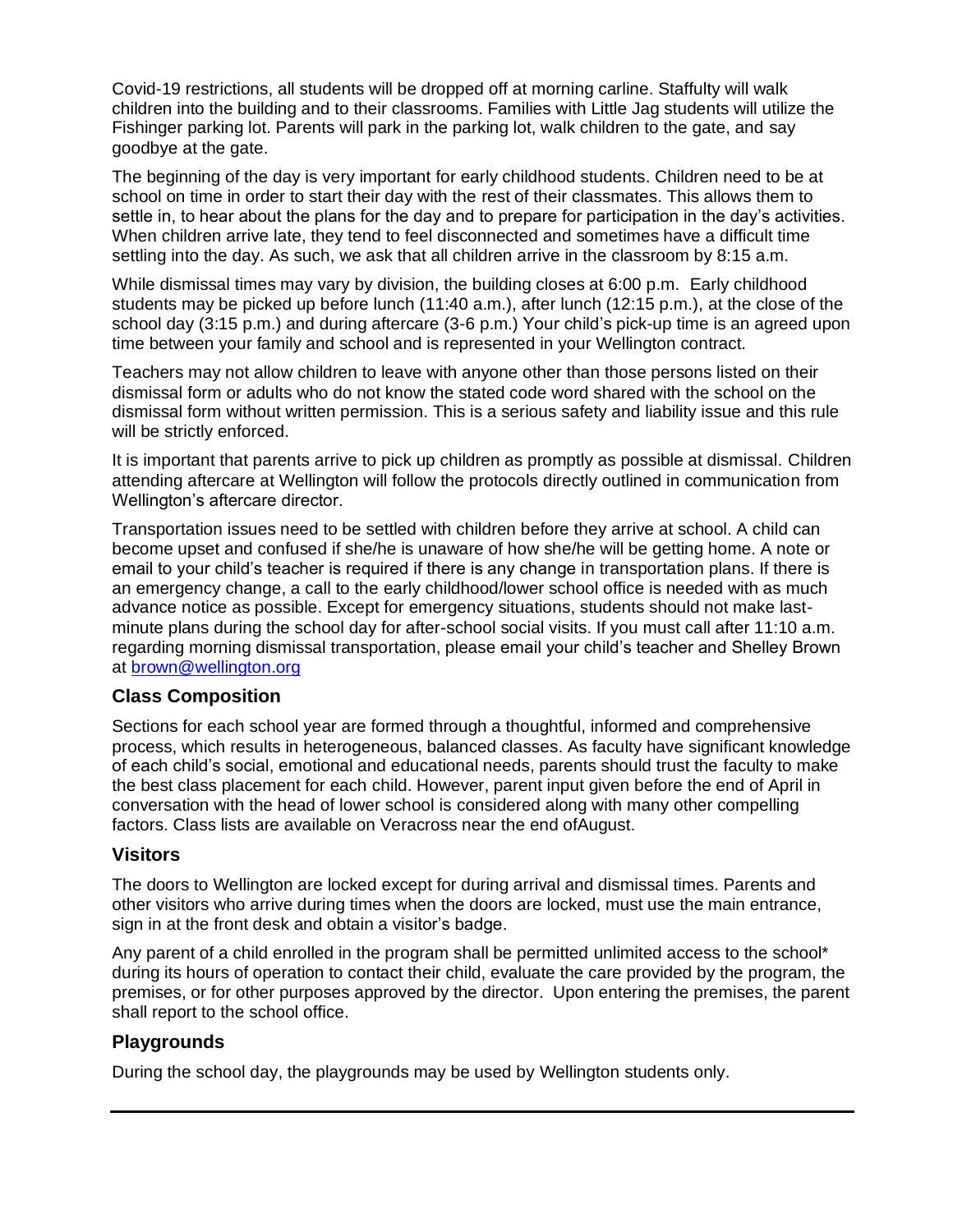# **MEDICAL INFORMATION**

Although it is impossible to plan for every emergency, medical or safety situation, Wellington has a basic emergency response plan designed to allow us to respond quickly and thoughtfully to any critical incident. A critical incident is a traumatic event that is an out-of-the-ordinary experience.

# **Health Services**

The Wellington School is fortunate to have the services of a full-time registered nurse, Danielle Goldfarb RN, BSN, LSN. The Nurse's Office (open from 7:45 a.m. until 4:15 p.m.) is located in the lower school hallway by the ROHR. All early childhood students may go to the Nurse's Office only with teacher permission and will be accompanied by an adult. Parents need to inform Nurse Goldfarb of any health issues concerning their children, e.g., medication, asthma, allergies, communicable illnesses. She can be reached at 614.324.1661.

# **Emergency Information**

The Emergency Medical Authorization form must be completed in full and be on file in the Nurse's Office on the first day of school. These forms give the school specific instructions about whom to call and what action to take when we are unable to reach either parent in the event of a medical emergency. This form would also include ALL information regarding your child's medical history including current physical health conditions, mental health conditions, updates on allergies and medications. It is the primary source of information used in the event of an emergency.

# **Physical Examinations and Immunizations**

In order to comply with Ohio Department of Education's required standards for preschool licensure we must have the following information on file in the school office by the first day of school:

▪A physical examination with completed immunization history is required **yearly**  for all Little Jag and prekindergarten students.

▪A signed and dated *Physician's Initial Health Report* must be submitted every year prior to the first day of classes. This exam must have taken place within the past 12 months and subsequently then submitted within one month of the next yearly physical.

▪ A signed and dated immunization record is required for all students on a yearly basis.

# **Medicines**

Parents must bring medicines (prescription or non-prescription) to the Nurse's Office first thing in the morning so that it can be stored safely and administered by the school nurse. Please send medication in its original container along with a required authorization. All medications need written physician and parent approval.

# **Illness**

There are times when it is essential for a young child to be absent from school. Children who are not feeling well should stay home, not only for their own welfare, but also for the benefit of the other children. This is a very serious issue and we ask for your complete cooperation.

Your child must stay home if:

- **•** her/his temperature is 99.9 degrees Fahrenheit or above during the day or previous evening;
- . there is vomiting or diarrhea during the evening or night;
- there is a prolonged or severe headache; and/or she/he has a contagious disease. (*Note*: If you suspect your child has strep throat or is being taken to be tested for strep throat, the student *may not* return to school until the test results are confirmed by the physician's office. [Overnight testing is preferred.] If the test is positive for strep, the student *must* stay home for 24 hours after the start of medication.)
- Conjunctivitis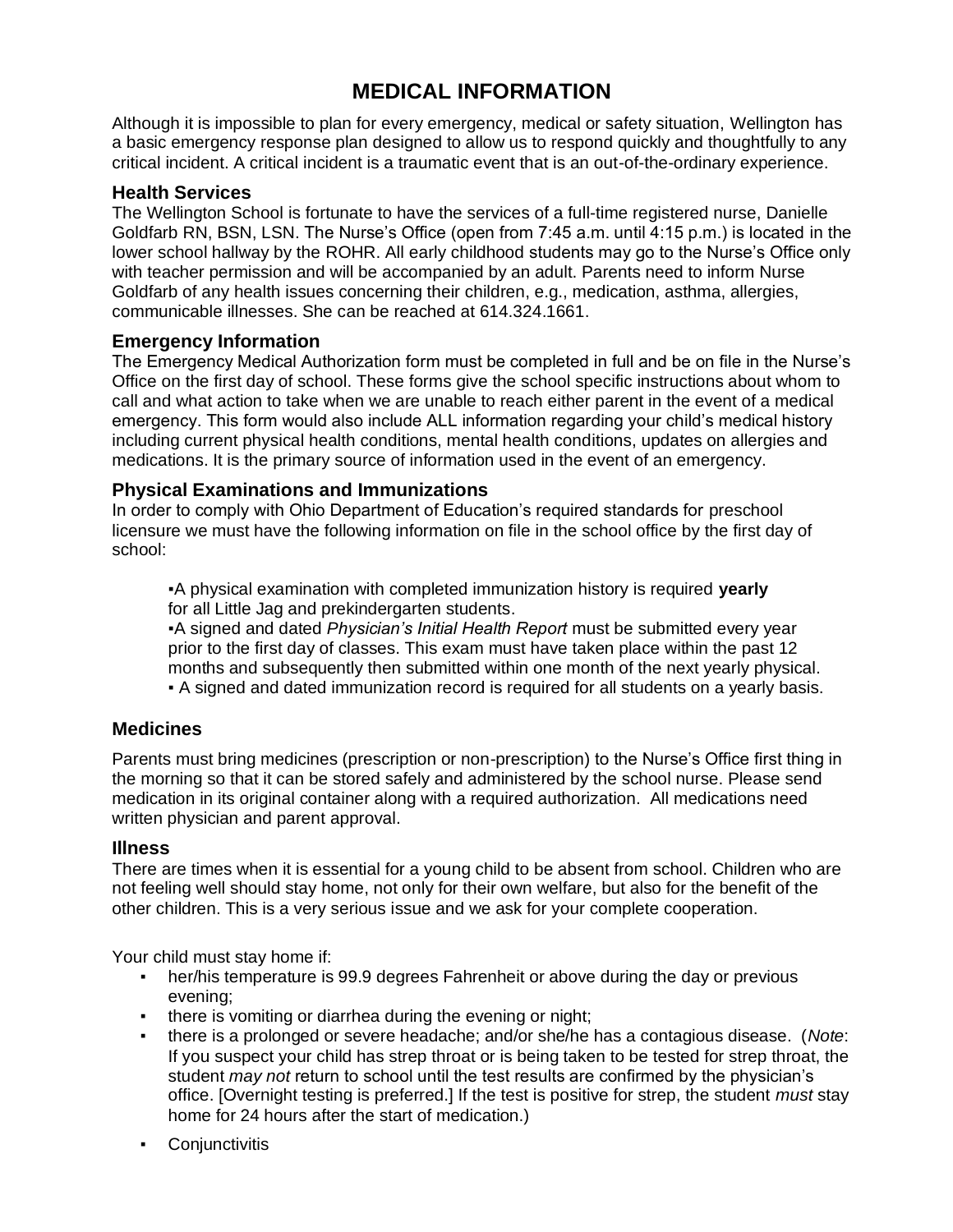- **•** Untreated infected skin patch(es)\*
- Difficult or rapid breathing\*
- Unusually dark urine and/or grey or white stool\*
- Stiff neck\*
- Unusual spots or rashes\*
- Severe coughing\*
- Yellowish skin or eyes\*
- Sore throat or difficulty swallowing\*
- Evidence of Lice, scabies or other parasitic infestation\*

\*Per Ohio Department of Education Licensing requirements.

If your child has any of these symptoms, please do not send her/him to school *for at least a 24-hour period after* symptoms have been absent -- even if your child says she/he would like to return to school. Students must also remain at home 24 hours after being given an injection or starting oral medication. *If your child is not well enough to go outside for recess, she/he needs to remain at home.* Children with the above symptoms will be sent home and will remain in the Nurse's office until they are picked up by a parent or guardian. The child's symptoms will be monitored for worsening conditions.

If a child is diagnosed with a communicable disease a note from the Nurse's office will go home notifying all families in the child's close contacts of the possibility of exposure. The child's name will remain anonymous.

When the nurse is not on duty, during such times as after-school activities and weekend events, the adult in charge of the activity will handle medical emergencies if they arise. If a child becomes mildly ill while at school or attends school with minor cold symptoms parents will be notified. The child will not be required to engage in activities that cause discomfort and symptoms will be monitored.

# **SAFETY AND EMERGENCY INFORMATION**

We have specific procedures for a variety of evacuation and safety scenarios. Throughout the year, the entire school community participates in practice drills for each of these procedures. If you would like further information about the types of emergency events that we prepare for, please contact Shelley Brown.

# **ACADEMICS**

Curriculum is understood to be all that takes place in the life of a student during the school day. Through a variety of means, including cross-divisional discussions, the academic life of the students reflects a well-planned, sequential curriculum from Little Jags to high school graduation. Students are challenged to become collaborative learners as well as independent thinkers and risk takers, confident in themselves and their abilities. Each division has determined appropriate measures for keeping students and families apprised of academic guidelines and of each student's progress.

# **Communication of Student Progress**

At Wellington, we believe that regular communication about student progress is central to healthy parent-school partnership and fundamental to best educational practice. In the early childhood division, we communicate in the following ways:

Homerooms: Homeroom teachers act as the major liaisons with each child's family for both academic and non-academic topics. The homeroom teacher, therefore, is the first person to consult with any questions, suggestions, or concerns about your child.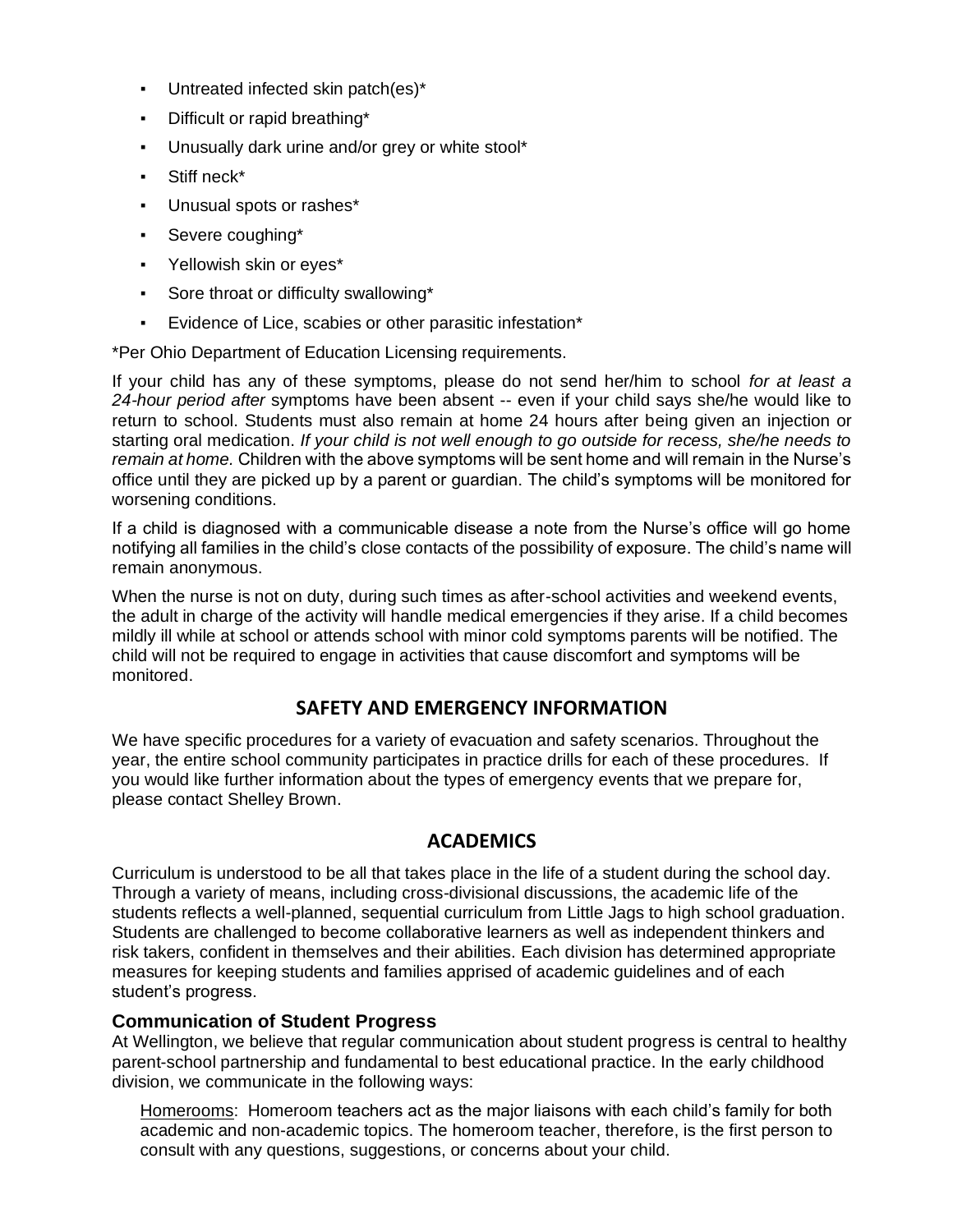Reporting To Parents: We find that the development and care of young children calls upon the shared wisdom and talents of parents *and* teachers. Therefore, we talk together a great deal about our joint task of providing a safe, nurturing and stimulating environment for your child. In addition to these continuing conversations, we have three conference times scheduled throughout the year.

- 1. The first scheduled opportunity for communication with families is before school begins at a conference called Intake Conferences. This is an opportunity early in the year for parents to share information about their child with us.
- 2. Two times a year are set aside for parent conferences (one in November and one in March).
- 3. In June an end of the year assessment of each child's progress is posted in Veracross.

SeeSaw: Daily photos will be posted on SeeSaw which is a password protected online learning journal.

# **Abbott Family Learning Center**

The learning center is an extension of the classroom for lower school students and has an active role in the learning and teaching process. It serves as a resource for students, teachers, and parents. The learning center is staffed during the following hours: Monday through Friday, 7:30 a.m. – 4:00 p.m. Books are checked out for four weeks and no fines are charged for overdue materials. Families are responsible for any lost or damaged books.

# **BEHAVIORAL EXPECTATIONS AND GUIDELINES**

From time to time, parents have concerns that should be shared with school personnel. Parents should first discuss classroom concerns with the appropriate teacher. Teachers are often the individuals with the comprehensive information needed to resolve concerns. After a productive conversation with the appropriate teacher, the parent might next seek help from the head of lower school. In the rare instance the concern still lingers without resolution, the parent might then address the issue with the head of school.

An early childhood faculty member in charge of a child or a group of children shall be responsible for their discipline.

Behavior management/discipline policies and procedures shall ensure the safety, physical, and emotional well-being of all individuals on the premises.

The center's actual methods of discipline shall apply to all persons on the premises and shall be restricted as follows:

- 1) There shall be no cruel, harsh, corporal punishment or any unusual punishments such as, but not limited to, punching, pinching, shaking, spanking, or biting.
- 2) No discipline shall be delegated to any other child.
- 3) No physical restraints shall be used to confine a child by any means other than holding a child for a short period of time, such as in a protective hug, so the child may regain control.
- 4) No child shall be placed in a locked room or confined in an enclosed area such as a closet, a box, or a similar cubicle.
- 5) No child shall be subjected to profane language, threats, derogatory remarks about himself/herself or his/her family, or other verbal abuse.
- 6) Discipline shall not be imposed on a child for failure to eat, failure to sleep or for toileting accidents.
- 7) Techniques of discipline shall not humiliate, shame, or frighten a child.
- 8) Discipline shall not include withholding food, rest, or toilet use, and food shall not be used as a reward for behavior.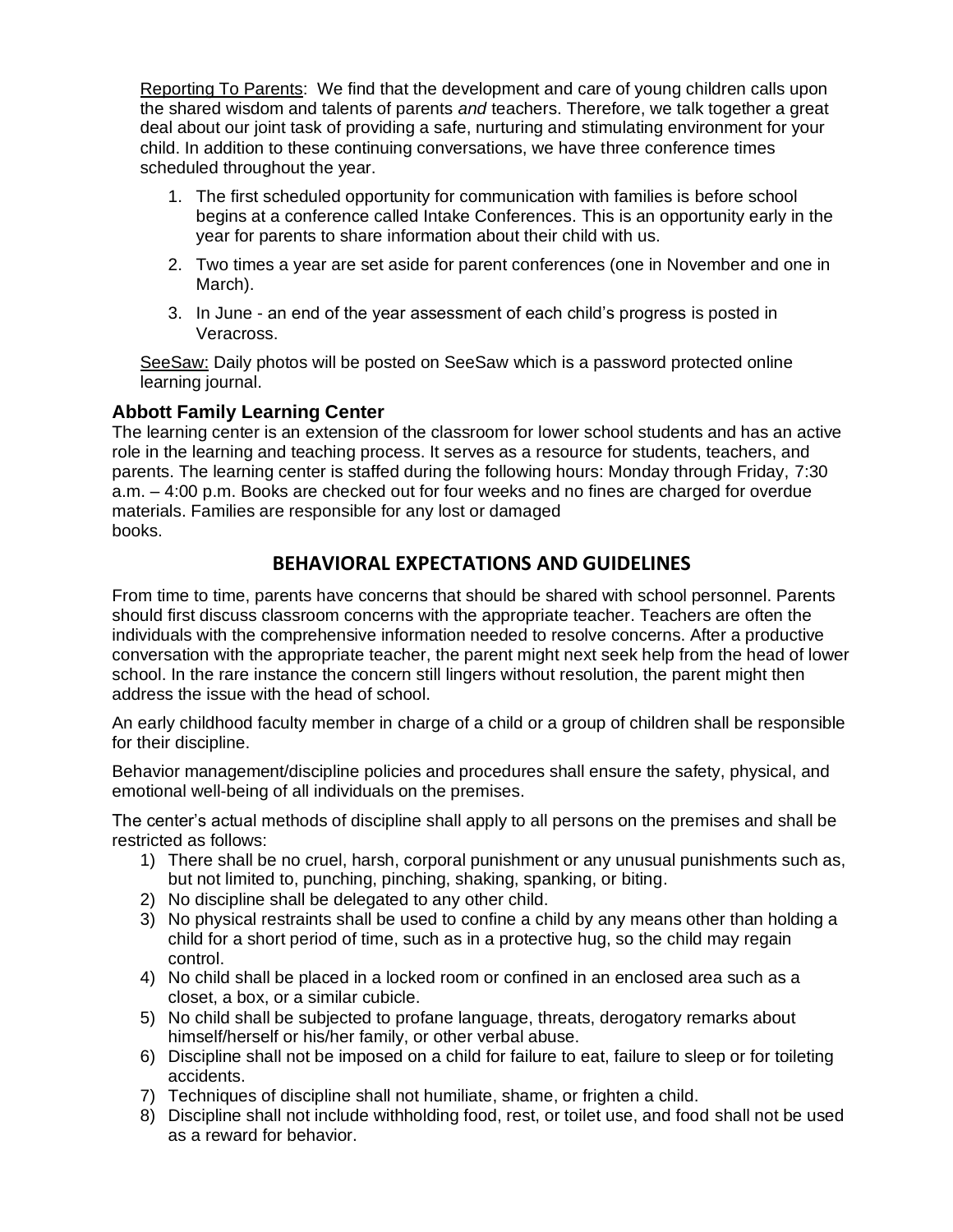- 9) Separation when used as discipline shall be brief in duration and appropriate to the child's age and developmental ability, and the child shall be within sight and hearing of an early childhood faculty member in a safe, lighted, and well-ventilated space.
- 10) The center shall not abuse or neglect children and shall protect children from abuse and neglect while in attendance in the Pre-Primary program.

# **COMMUNICATION**

Each member of the Wellington community is an integral part in the over-all communication network. Parents are encouraged to discuss any student issue with appropriate Wellington faculty or staff. Teachers and administrators offer a variety of ways to communicate with them - conferences, phone calls, voice mail or e-mail. It is our practice to try to respond to anyone within 24 hours.

### **Messages**

We recognize that occasionally you will need to get a message to your child. We request that you call in important messages to Cynthia Hahn, the Early Childhood/Lower School Administrative Assistant (614.884.4514), as early in the day as possible. There will be times when Ms. Hahn is not at her desk; if you cannot reach her and need to leave an important message, please call Shelley Brown, head of early childhood, at 614.324.8885.

### **School Closing**

In the event that school is closed unexpectedly, families will be informed via the School's computerized phone message system, an e-mail, Wellington's social media channels and news media.

# **STUDENT LIFE**

### **Aftecare Program**

Wellington families who need a safe and caring environment for their children after school have the opportunity to enroll in our Aftercare Program. The program provides an environment that balances fun activities, quiet time, programming, and free time. Aftercare is available weekdays from 3:30 to 6 p.m.

### **Birthdays**

Birthdays are very special occasions for each child. All birthdays, including those that occur in the summer, are recognized throughout the year during the early childhood monthly town meetings. Celebrations at school are intended to minimize the cost and the focus on materialism. We ask that you do not bring party favors for birthday celebrations at school.

The Wellington Parent Association (WPA) has established guidelines for all parties and celebrations held at school. If you have any questions, please contact **Shelley Brown, Head of Early Childhood.** *ALL invitations for individual parties that take place outside of Wellington must be mailed to the children. They may not be distributed before, during or after school.*

## **Early Childhood Town Meetings**

We bring our Little Jag students, prekindergarten students, and kindergarten students together once a month to consider common ideals, see a variety of programs, share experiences and provide an opportunity for classes to participate in whole division conversations.

### **Field Trips**

Because experiential learning is such a critical part of the educational process, a variety of field trips are part of the early childhood curriculum. Parents must sign a permission slip for each field trip. School buses are used for transportation, and Little Jag and prekindergarten students ride in SafeGuard Integrated Child Seat. The child seats are installed by adults trained in the installation of the SafeGuard seats, and all teachers are trained in emergency evacuations.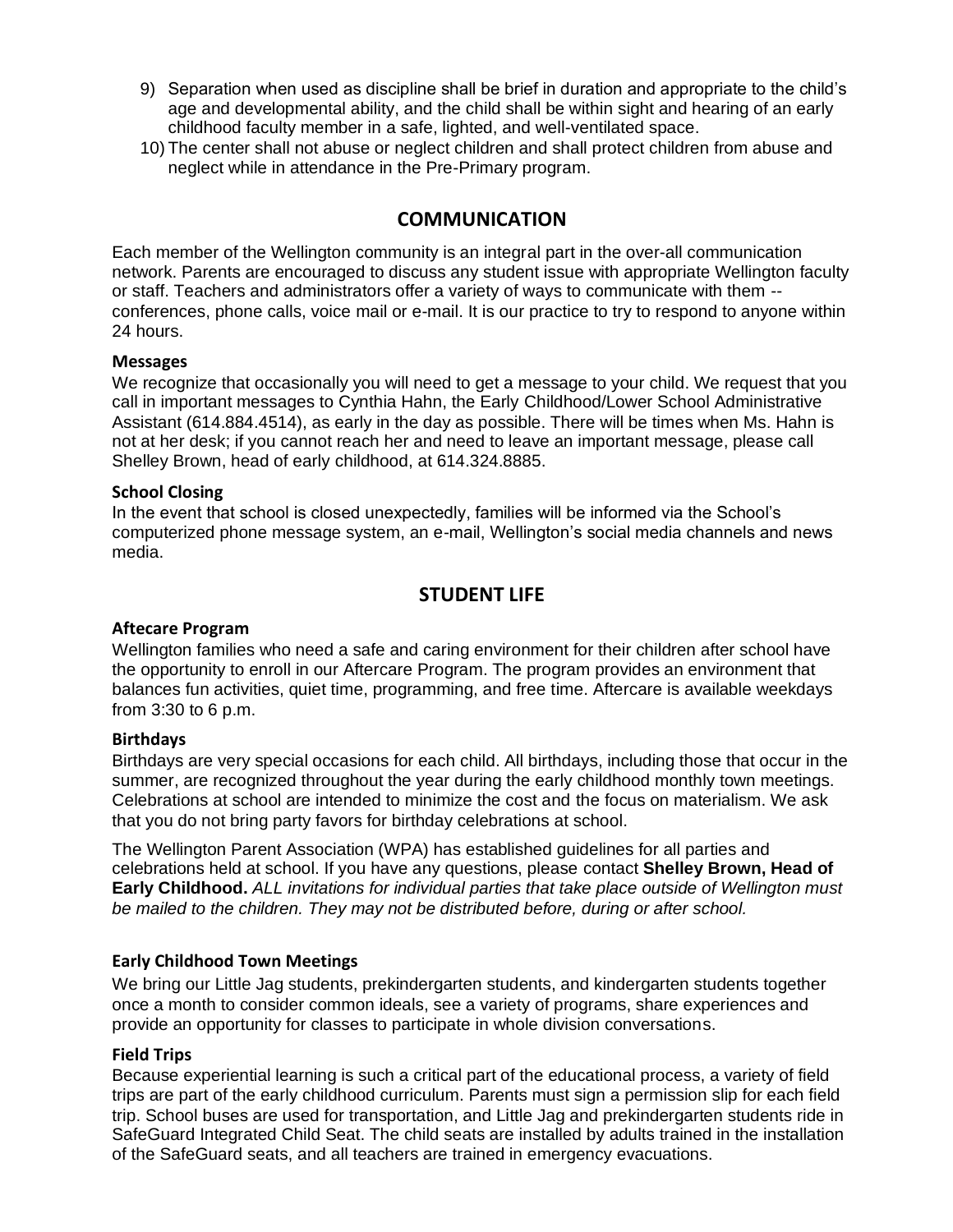# **Holidays**

Wellington is a nonsectarian school that respects the diversity of its families. Students and their families are encouraged to share their religious traditions, special events and holidays with their class and the division. Students may be absent for their respective religious holidays.

### **Lunch**

Students eat lunch in their classrooms with their teachers present. The students are served a plate of food that encompasses at least four food groups. Students are coached and encouraged to choose foods that create healthy and balanced "colorful plates." Students are expected to observe good table manners, including appropriate selection of topics for conversation. Special dietary needs should be registered/discussed with the dining room manager and school nurse. Only those students with noted dietary restrictions will be accommodated by our food service.

### **Snacks**

Students may bring two healthy snacks from home. Snack guidelines are sent home at the beginning of the year.

### **Classroom Visits**

The early childhood faculty encourages family members to share in their child's school experiences by spending time with him or her in the classroom or accompanying the class on a field trip. Your presence helps to strengthen the bond between home and school and affords you the opportunity to get a sense of your child's school day. When you visit the classroom or go on a field trip this can be very exciting for your child but also a little confusing in terms of which rules apply, home or school. At school, our highest priorities are to keep everyone safe and to respect each other's work, play, and ideas. Our rules reflect these priorities. Naturally, we have more rules at school due to the number of children under our care at the same time. Speaking with your child before you visit and reminding him or her that school rules apply and that the teachers are in charge even when you are in the classroom can help to ease any confusion. While you are with the class please feel free to step back and let one of the teachers manage any child's behavior that needs redirecting. These simple suggestions can help ensure that both you and your child will have a wonderful time while you are with him/her at school.

### **Volunteers**

Parents are an integral part of Wellington. Your presence and help remind your child that her/his education and school are important to you. At the same time, we recognize that work schedules and parent availability differ. Therefore, parent interaction at Wellington varies greatly. Your child's teachers will communicate with you about options for interaction with her/his class. In addition, the WPA actively seeks volunteers for a variety of positions.

Each class has one volunteer room parents. Room parents act as coordinators for class activities and as liaisons for communication between the parents and the school.

# **DRESS CODE**

In early childhood, informal, comfortable attire is appropriate for most school days. The early childhood program is very lively and interactive -- the children frequently work on the floor, use messy materials (e.g., paint, glue) and go outside each day. Clothing which can be cleaned easily, as well as functional for active days, is recommended. Sandals, crocs and dressy shoes are not functional on the playground or in physical education and music and movement -- we ask that children not wear them. Due to safety issues, sneakers are required for all physical education classes. To encourage independence, clothing that children can manage themselves also is recommended.

It is necessary for each child to have at least one extra set of clothing (including underwear) at school in case she/he needs to change clothes. Be sure to replace these items as they are used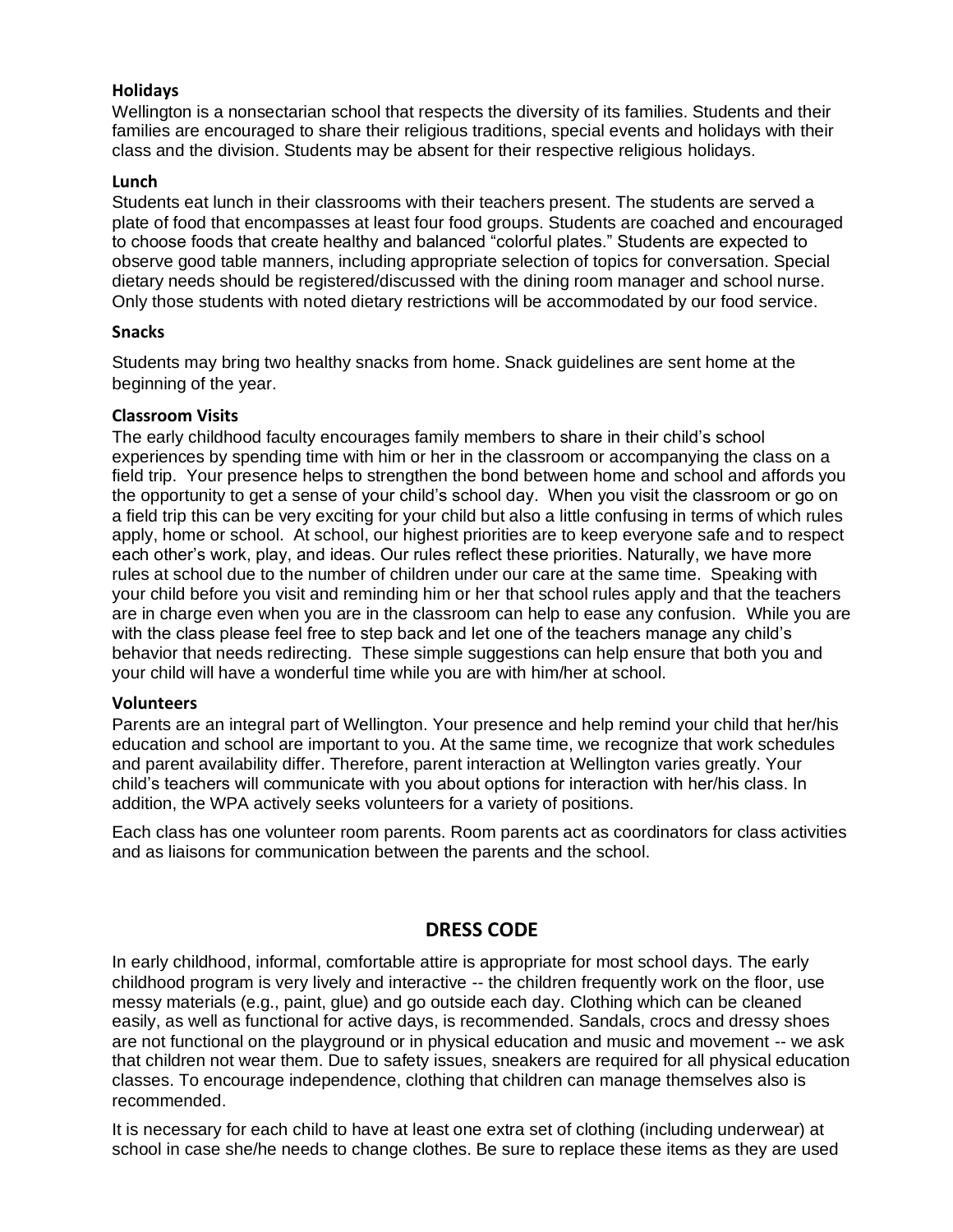during the year and as the seasons change. Please label all your child's clothing and belongings, including outerwear, with her or his name.

# **PARKING**

All visitors should park in the visitor's parking lot and enter the school through the rotunda.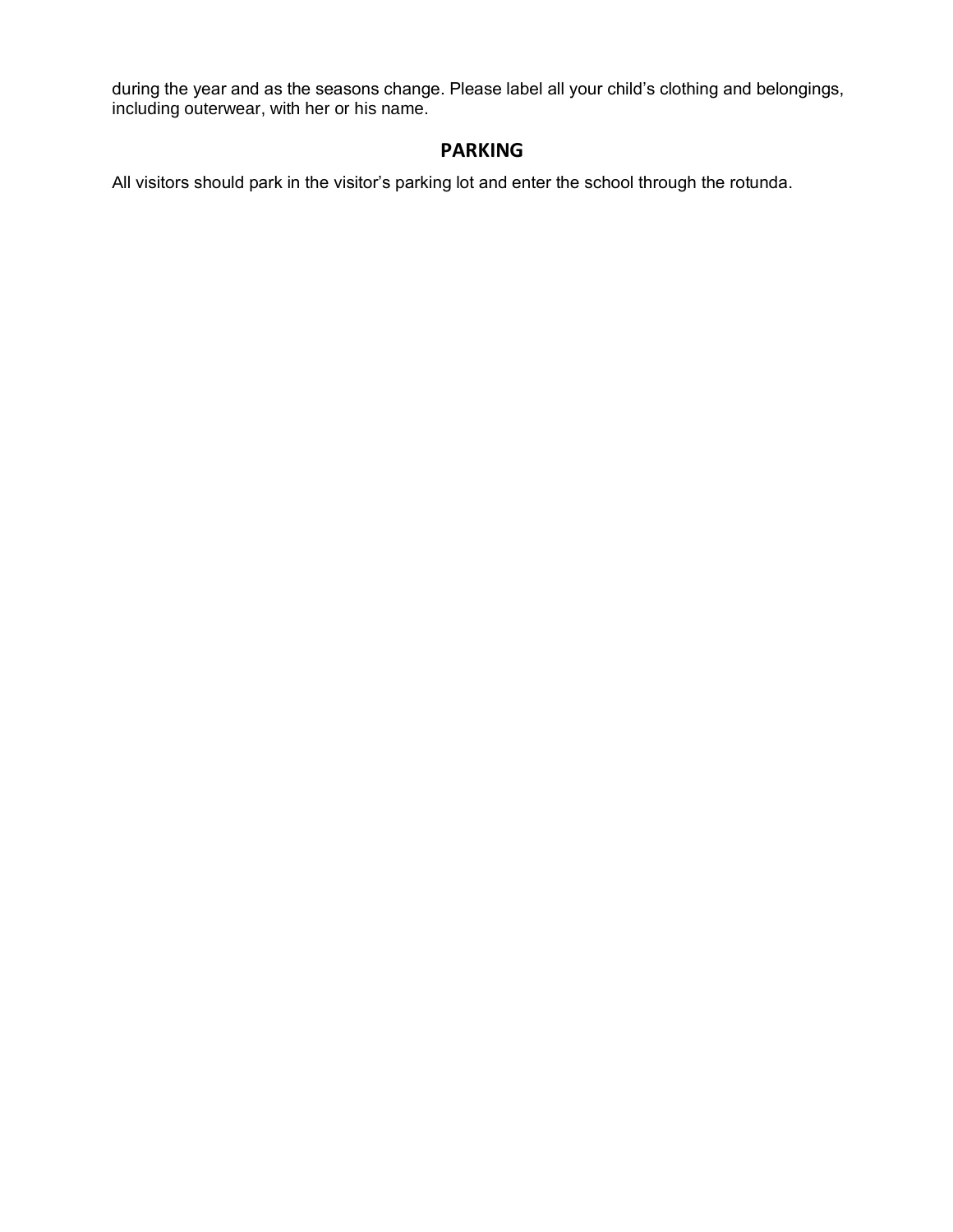# **REFERENCE**

### **Wellington School Composition**

1. Early Childhood: The following programs comprise Wellington's coeducational Early Childhood Division:

*Little Jags (LJ) –* A five-day program for three-year-olds

Half-day program offered until 11:40 a.m. and does not include lunch

Half-day program offered until 12:15 p.m. with lunch

Full-day program offered until 3:15 p.m.

Aftercare available until 6 p.m. for registered students

*Prekindergarten* (PK) – A five-day program for four-year-olds

Half-day program offered until 11:40 a.m. and does not include lunch

Half-day program offered until 12:15 p.m. with lunch

Full-day program offered until 3:15 p.m.

Aftercare available until 6 p.m. for registered students

*Kindergarten (K) –* A five-day program for five-year-olds

- 2. Lower School: Grades 1-4
- 3. Middle School: Grades 5-8
- 4. Upper School: Grades 9-12

### **Contact Information**

*Mailing Address*: Wellington School, 3650 Reed Road, Columbus, OH 43220 *Web Site*: www.wellington.org

# **Jeff Terwin**

Head of School terwin@wellington.org

### **Shelley Brown**

Head of Early Childhood 614. brown@wellington.org

**Cynthia Hahn** ECLS Administrative Assistant 614 [hahn@wellington.org](mailto:hahn@wellington.org)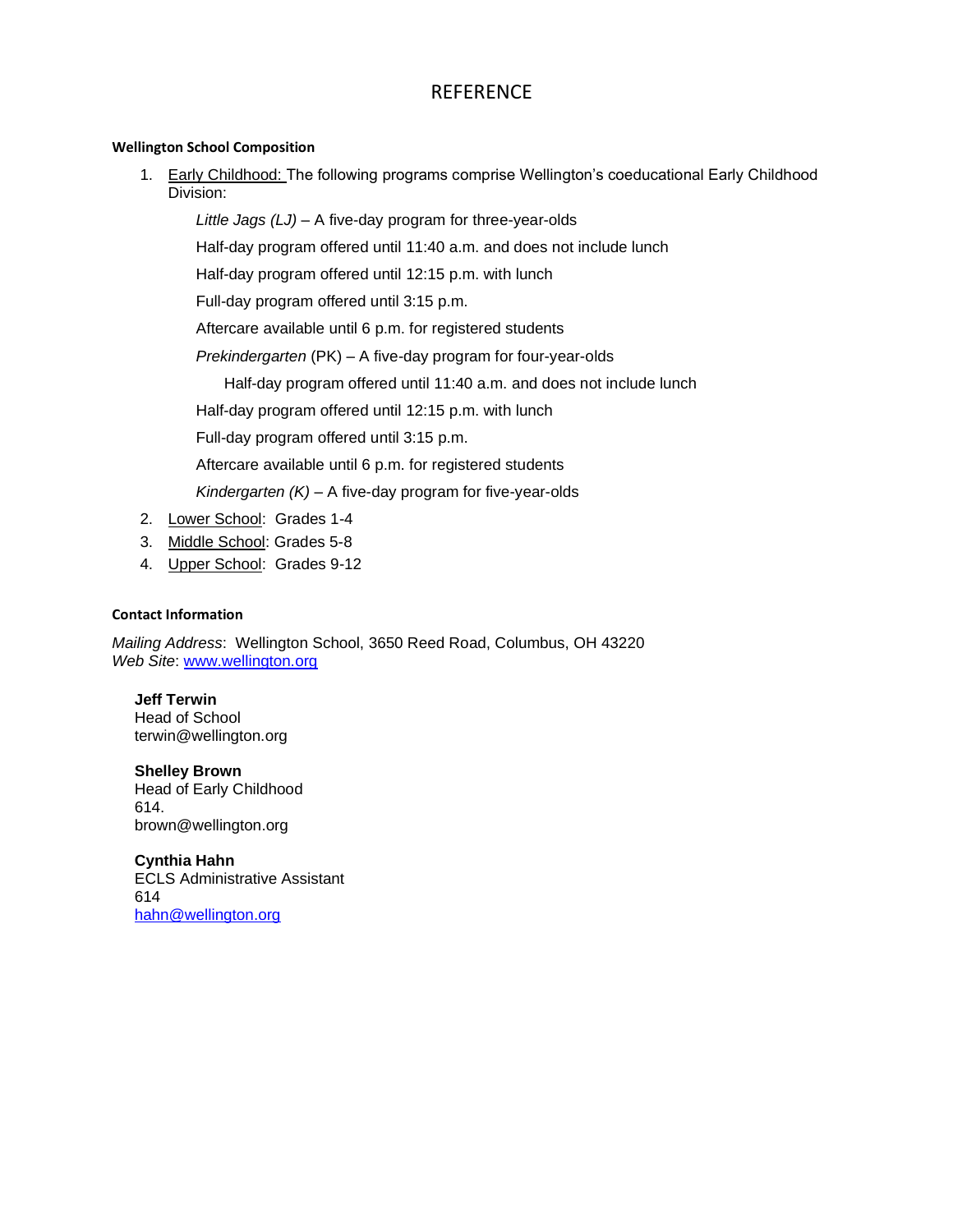# Pre-Primary Curriculum

Our curriculum is creative and unique, while also aligned with the Ohio Early Learning and Development standards.\* The philosophy and goals of our Pre-Primary curriculum closely mirror those of the research based **Responsive Classroom** approach which is centered around the following seven guiding principles:

- The social curriculum is as important as the academic curriculum.
- How children learn is as important as what they learn: Process and content go hand in hand.
- The greatest cognitive growth occurs through social interaction.
- To be successful academically and socially, children need a set of social skills: cooperation, assertion, responsibility, empathy, and self-control.
- Knowing the children we teach-individually, culturally, and developmentally-is as important as knowing the content we teach.
- Knowing the families of the children we teach and working with them as partners is essential to children's education.
- How the adults at school work together is as important as their individual competence: Lasting change begins with the adult community.

These seven guiding principles are reflected throughout our curriculum which was written to reflect our belief that the joy of discovery, a pride in accomplishments and the confidence that comes with mastery through play are crucial elements in the education of three, four, and five year old children. These are the qualities that an exceptional first curriculum for young children promotes as it lays the foundation for success, both in school and life. Children who explore and create meaning discover that learning is fun while developing social, emotional and intellectual skills that will serve them well throughout school. Recent research in brain development impels us to establish a strong foundation early for a lifetime of learning. Though the years between birth and five are critical for neurological development and cognitive function, placing a premature emphasis on the acquisition of traditional academic skills confers no academic benefit in the long run and can undermine a child's interest in school. It's the joy of learning that needs to be nurtured and our experienced teachers impart that joy while ensuring that children feel secure and supported in trying new things.

Whether they are charting how many days until butterflies emerge from their chrysalises, making movies with digital technology or finding colors in the natural world on an expedition on the Butler Campus, Pre-Primary girls and boys are explorers – full of energy and eager to discover new worlds of arts, social studies, science, math, technology and literature. They experiment and play with a wide variety of educational materials designed to encourage many kinds of learning. In addition to an engaging curriculum, gifted teachers and small class sizes, Pre-Primary students benefit from the resources available as part of larger school. Pre-Primary children interact with girls and adults from all the other divisions of the school and become integral participants in the Wellington community.

At the heart of **the** *Responsive Classroom* approach are the following ten classroom practices: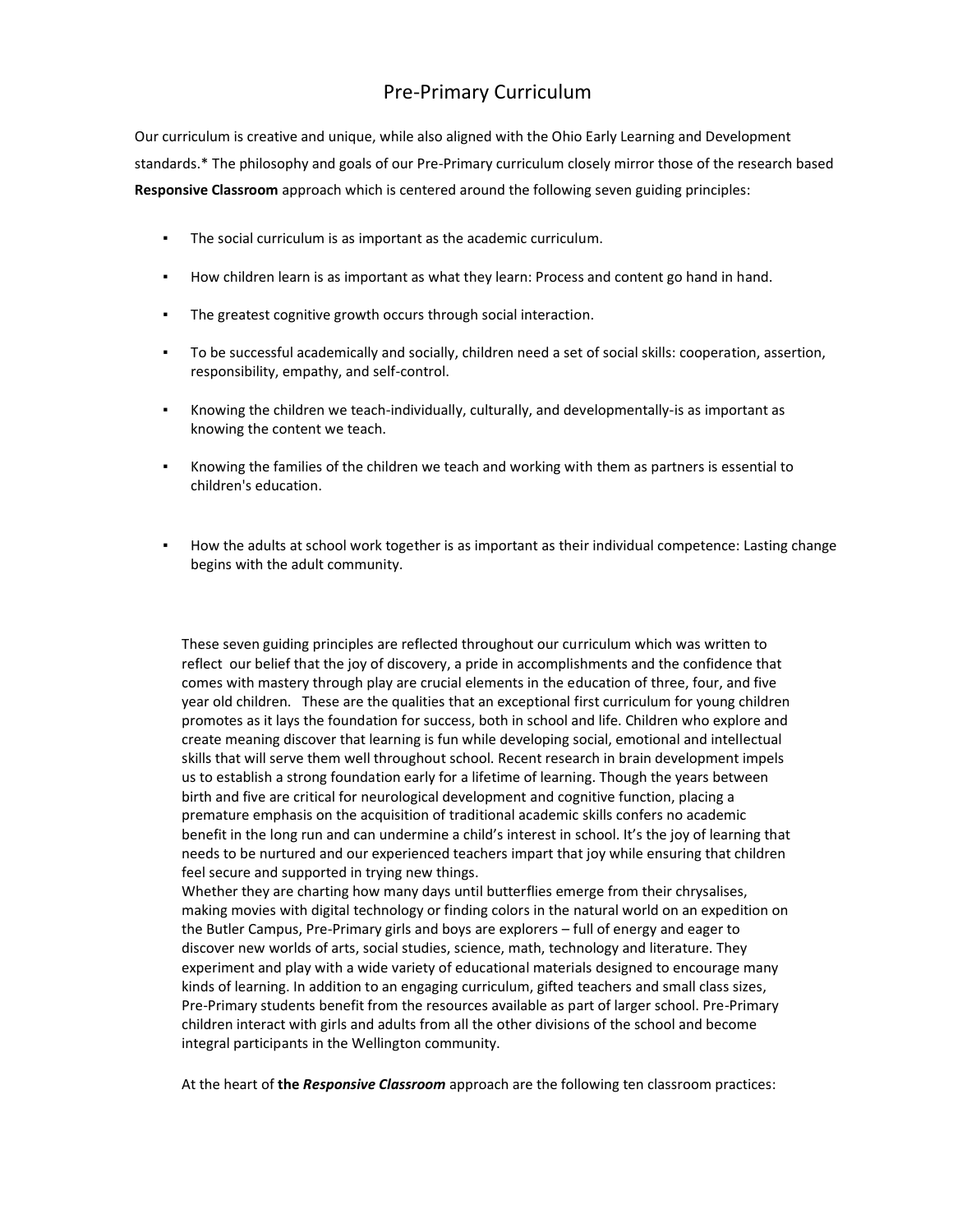**Morning Meeting** - gathering as a whole class each morning to greet one another, share news, and warm up for the day ahead

**Rule Creation** - helping students create classroom rules to ensure an environment that allows all class members to meet their learning goals

**Interactive Modeling** - teaching children to notice and internalize expected behaviors through a unique modeling technique

**Positive Teacher Language** - using words and tone as a tool to promote children's active learning, sense of community, and self-discipline

**Logical Consequences** - responding to misbehavior in a way that allows children to fix and learn from their mistakes while preserving their dignity

**Guided Discovery** - introducing classroom materials using a format that encourages independence, creativity, and responsibility

**Academic Choice** - increasing student learning by allowing students teacher-structured choices in their work

**Classroom Organization** - setting up the physical room in ways that encourage students' independence, cooperation, and productivity

**Working with Families** - creating avenues for hearing parents' insights and helping them understand the school's teaching approaches

**Collaborative Problem Solving** - using conferencing, role playing, and other strategies to resolve problems with students

At Wellington, these ten practices are embedded in:

- the physical set up in each classroom which encourages children to help themselves to their own materials and make their own choices
- the classroom environment in which children feel safe enough to take risks and try new things while knowing that mistakes are OK
- the daily schedule which offers a balance between group activity and individual choice time
- interactions between teachers and children which model respect, honesty, and encouragement
- an emphasize on cooperation, responsibility, respect and empathy through conversations about being on the same team and how you treat other members of the team
- classroom rules and expectations which are based on safety and respect for others
- a strong partnership between home and school which is reflected in the trusting and candid relationship and frequent communication between teacher and parent
- the curriculum which encourages children to be explorers, scientists, artists, engineers, authors, and mathematicians
- an environment which is rich in conversation about the similarities and difference among us while celebrating the diversity within our community
- a faculty that works closely together and models for children collaboration, respect, joint problem solving and critical thinking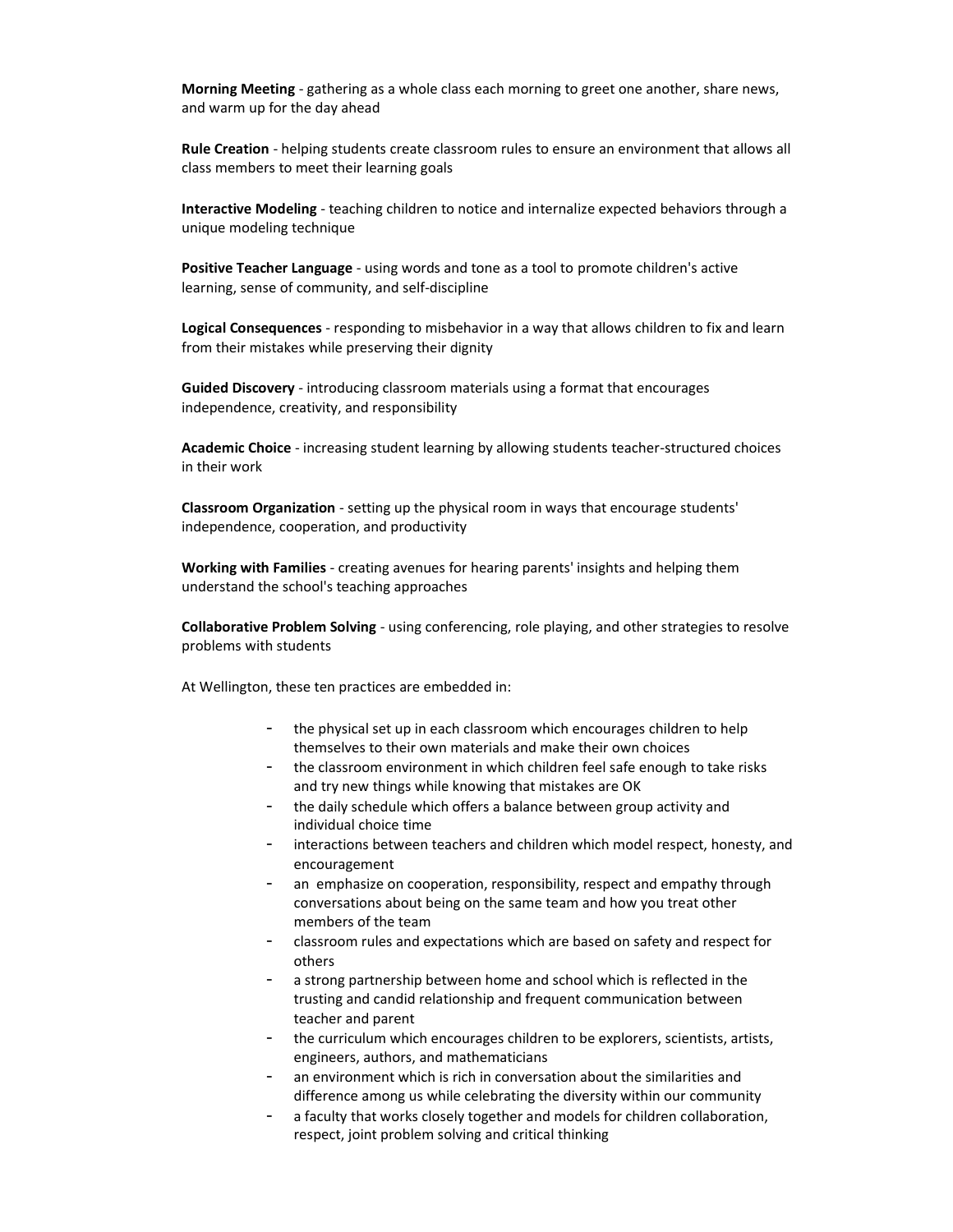- discussions about global awareness which teach children that even at their young age, they can make a difference in the world
- assessment tools that ensure that teachers know where each child is in terms of social, emotional and cognitive development and enables them to set individual goals appropriately.

### **Early Learners Curriculum (18 months to 36 months)**

*aligned with the Ohio Early Learning and Development standards\**

### **Approaches toward learning**

-Excitement to spend time with teachers and classmates

- -Beginning to understand the concept of sharing with others
- -Building patience to wait for a turn or delay gratification
- -Beginning to show preference for specific types of activities

### **Social and Emotional Development Emotional**

- -Transitions from one activity to the next.
- -Regulates emotions throughout the school day.
- -Adapts to new situations and a variety of materials.
- -Seeks out adult when needed.
- -Separates successfully from caregiver.

-With modeling and support, begins to demonstrate socially competent behavior with peers such as helping and taking turns.

- -Mindful of others.
- -Can sit in a group for Morning Meeting, specials, and Chapel.

### **Language and Literacy Development**

- -Interest in books and being read to
- -Begins to attend to stories during meeting time
- -Enjoys and begins to remember song lyrics

-Uses scaffolded speech from adults to learn new words and express wants and needs

### **Physical Well Being and Motor Development**

- -Challenges oneself during physical activities
- -Participates in active play
- -Opportunity to climb, run and move in a variety of environments and on a variety of equipment
- -Plays with puzzles, draws with crayons or paints to build fine motor control
- -Willing to try new foods
- -With modeling and support, completes personal care
- -Learning to clean up

### **Cognitive Development**

-Follows single step directions.

-Focuses on and engages in an activity for short periods of time despite distractions.

-Combines words to express needs and wants.

-Beginning to recognize oneself as a part of a group.

### **Preschool Curriculum (3-4 years)**

*aligned with the Ohio Early Learning and Development standards\**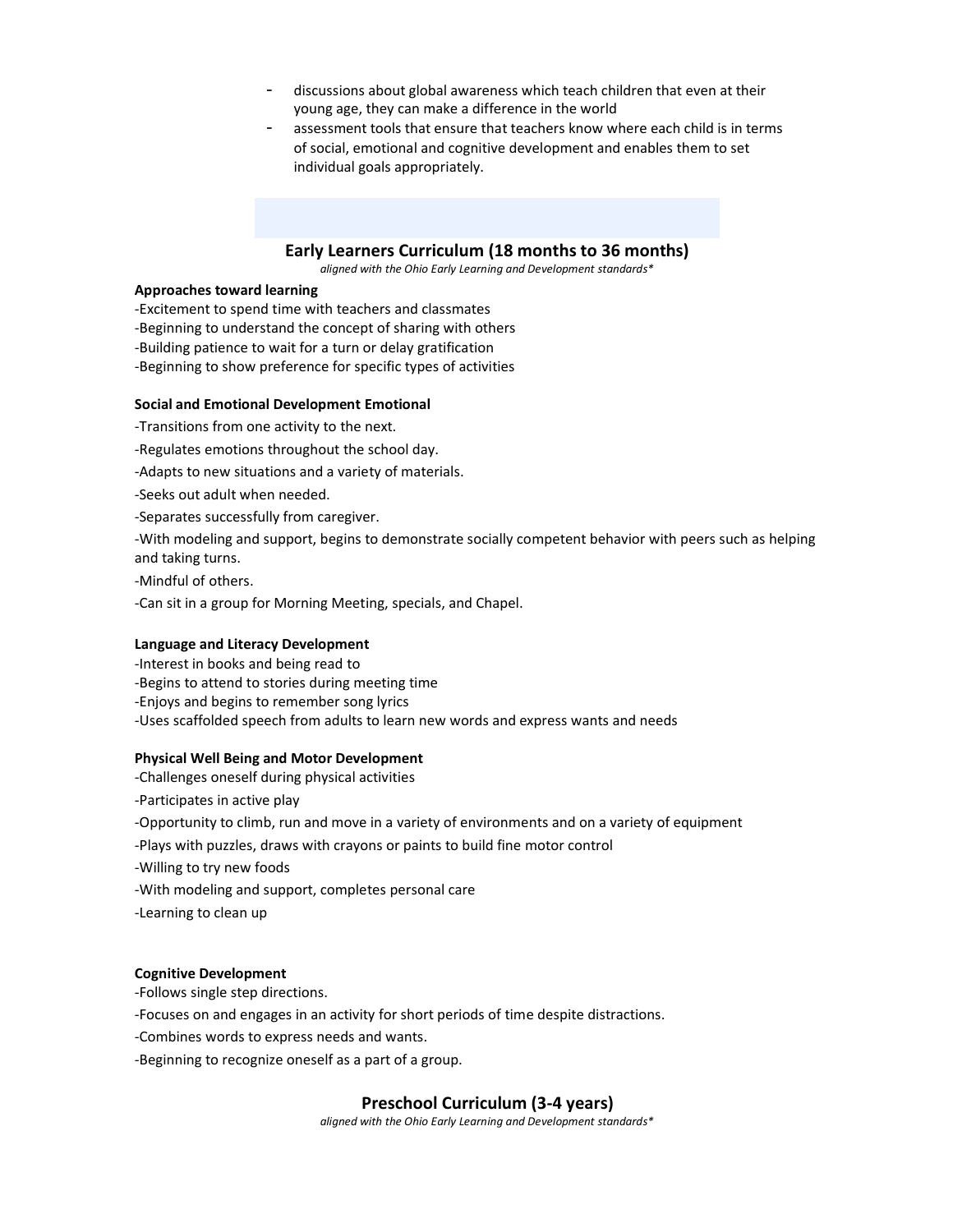### **Preschool Language Arts**

### **Essential Questions**

Why are words important? What do I learn from books and stories? How can I tell my stories?

### **Skills**

- -speaking in front of a group -sharing experiences outside the classroom
- -speaking with adults
- -communicating thoughts and desires to peers
- -learning to make predictions in stories
- -recognizing rhyming words -expanding vocabulary
- -recognizing patterns in literature

### **Content**

-sharing thoughts during group time -exploring fiction and nonfiction literature on a daily basis -journaling about vacations, field trips, holidays and thematic units -independent exploration of literature in book nook -Environmental print -providing modeling for verbal expression of thoughts, needs and desires -introduction of new vocabulary -weekly library story hour

### **Assessments**

- -Teacher observations/anecdotal notes
- -Participation in group discussions
- -Work samples

### **Preschool Science**

### **Essential Questions**

What can I observe and understand about the natural world? What do I learn from experimentation?

### **Skills**

-Hypothesizing and making predictions -learning to care for the environment -drawing conclusions -recognizing cause and effect

### **Content**

-observation of seasonal cycles

-experimentation

-caring for community through recycling, composting, planting, and conservation of resources -providing support through literature

-field trips to Butler campus, recycling center, botanical garden, Lake Farm Park, Cleveland Zoo

### **Assessments**

-Teacher observations

-Collection of child dictations, artwork, and photographs associated with science related activities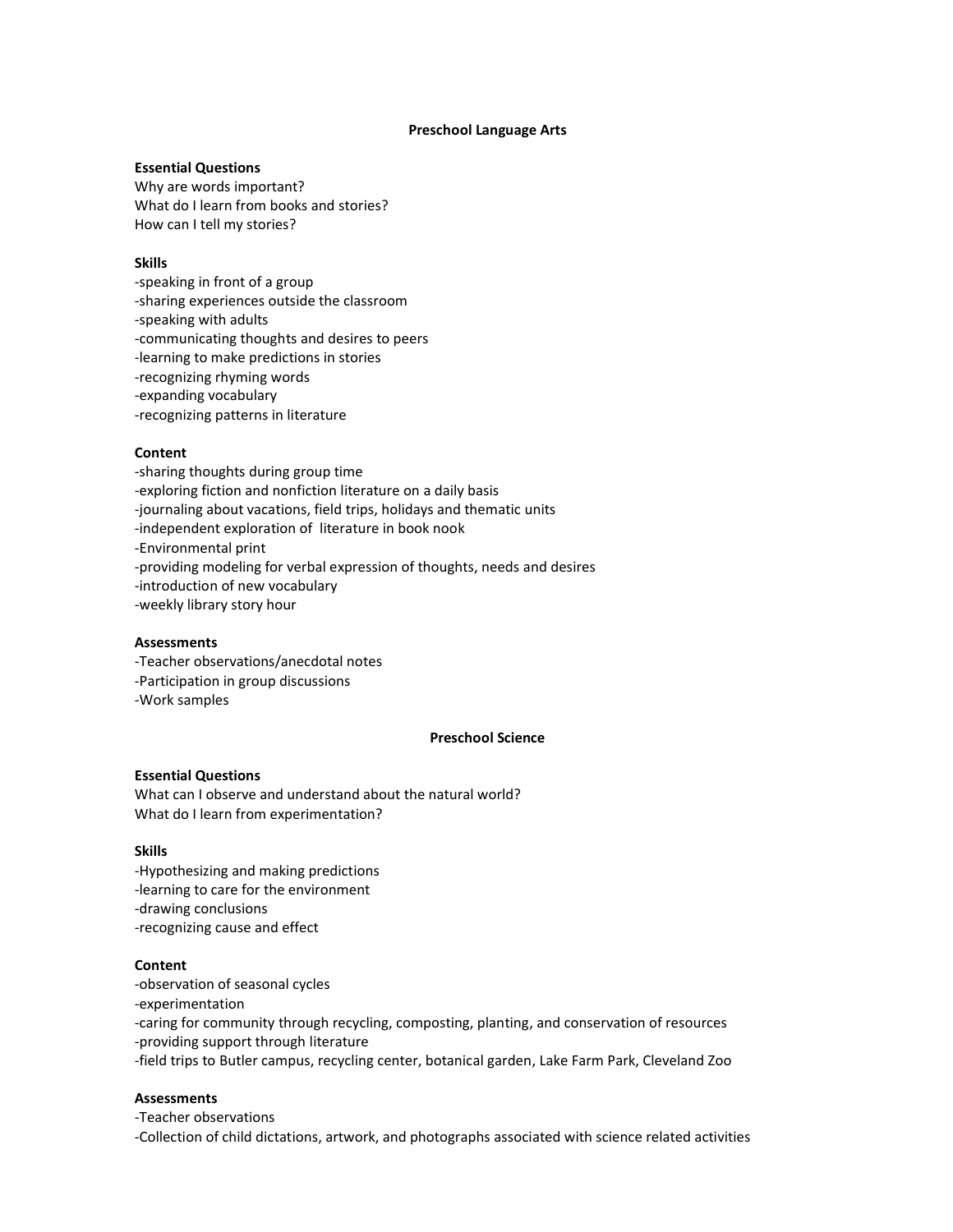### **Preschool Social Studies**

### **Essential Questions**

What is a community? How can I become a good member of the community? What can I learn about places that I have never visited? What can I learn from people I have never met? What can I learn about events that have already happened or are happening now? Why do people have rules and laws?

### **Skills**

-functioning in a community -self-help skills - sharing -routines and schedules -interest in other cultures and places -separation -awareness of self

### **Content**

-calendar -daily schedule -learning geography -photo documentation -routines -sharing during group play time -field trips -Multi-cultural Festival -presentation of varied cultures and traditions in classroom -photo documentation in classroom -introduction of foods from many cultures

### **Assessments**

-Teacher observations -Photographs -Dictation of student experiences

### **Preschool Mathematics**

### **Essential Questions**

How do I use numbers? Why do I use numbers? Why is it important for some things to happen in order?

### **Skills**

-counting -1 to 1 correspondence - patterning -sorting -classifying -spatial relationships -sequencing -number recognition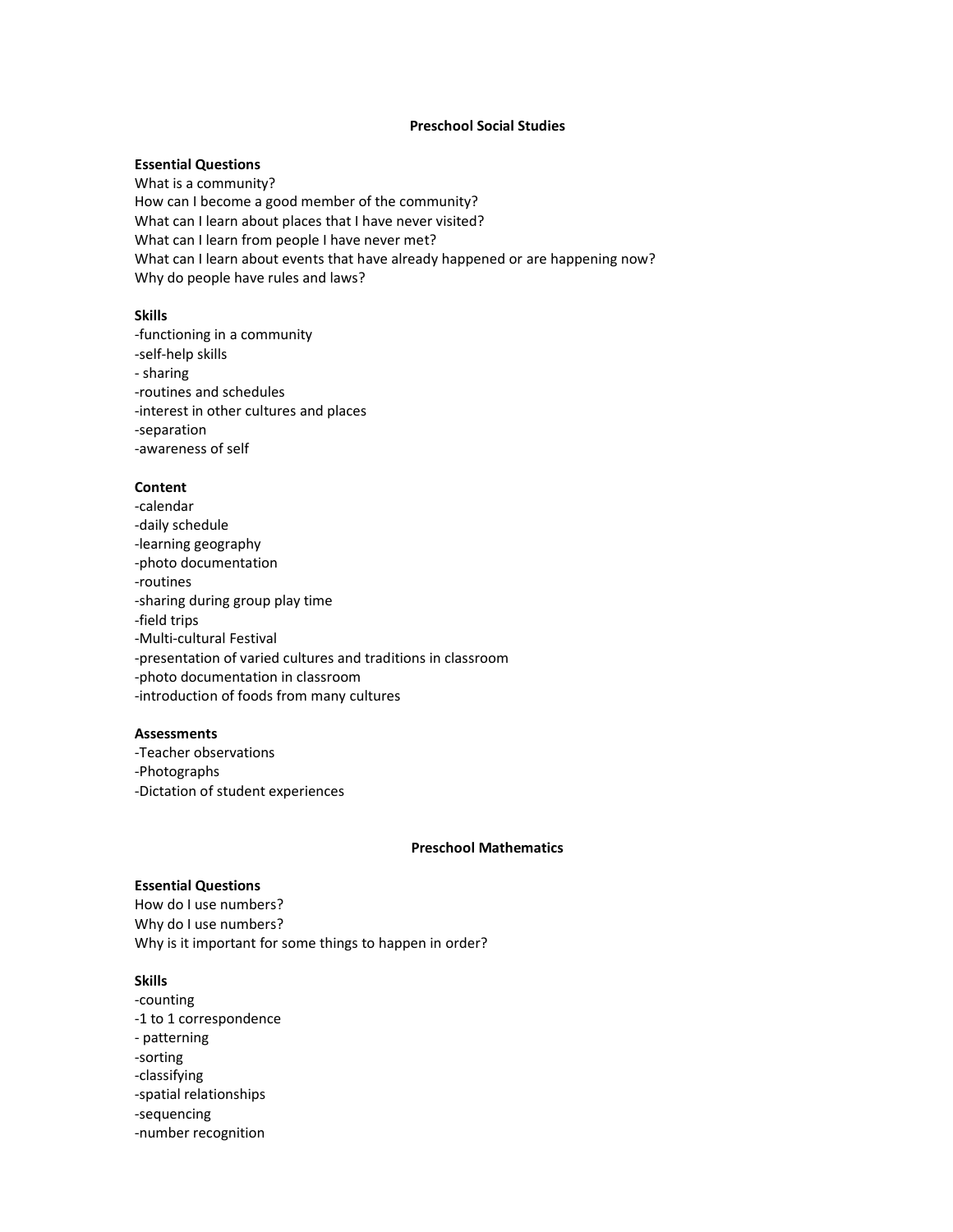-measurement -directional cues

### **Content**

-calendar -counting in a variety of settings throughout the day -counting snack supplies -manipulatives -puzzles -games -graphing -tally marks -classroom "toys" -learning right and left -art activities

### **Assessments**

-Teacher Observation

### **Pre-Kindergarten Curriculum (4-5 years)**

*aligned with the Ohio Early Learning and Development standards\**

### **Major Themes:**

Self and Body/Nutrition Water Monarch Butterflies/Painted Lady Life Cycles Eco!Wonder/Seasonal Cycles/Sustainability/Recycling Holidays Partnerships (Intergenerational, Socio-economic Diversity, Buddies) Literature Studies

### **Minor Themes:**

Electricity Cultural Inclusion (Multicultural festival) Rocks and Minerals Quilts Ducks Life Cycles (Spiders/Insects/Frogs/Birds)

### **Early Learning Content Standards**

### **Mathematics**

### **Essential Questions**

How do I use numbers? Why do I use numbers? Why is it important for some things to happen in order?

### **Content**

Patterning Graphing Measurement Geometry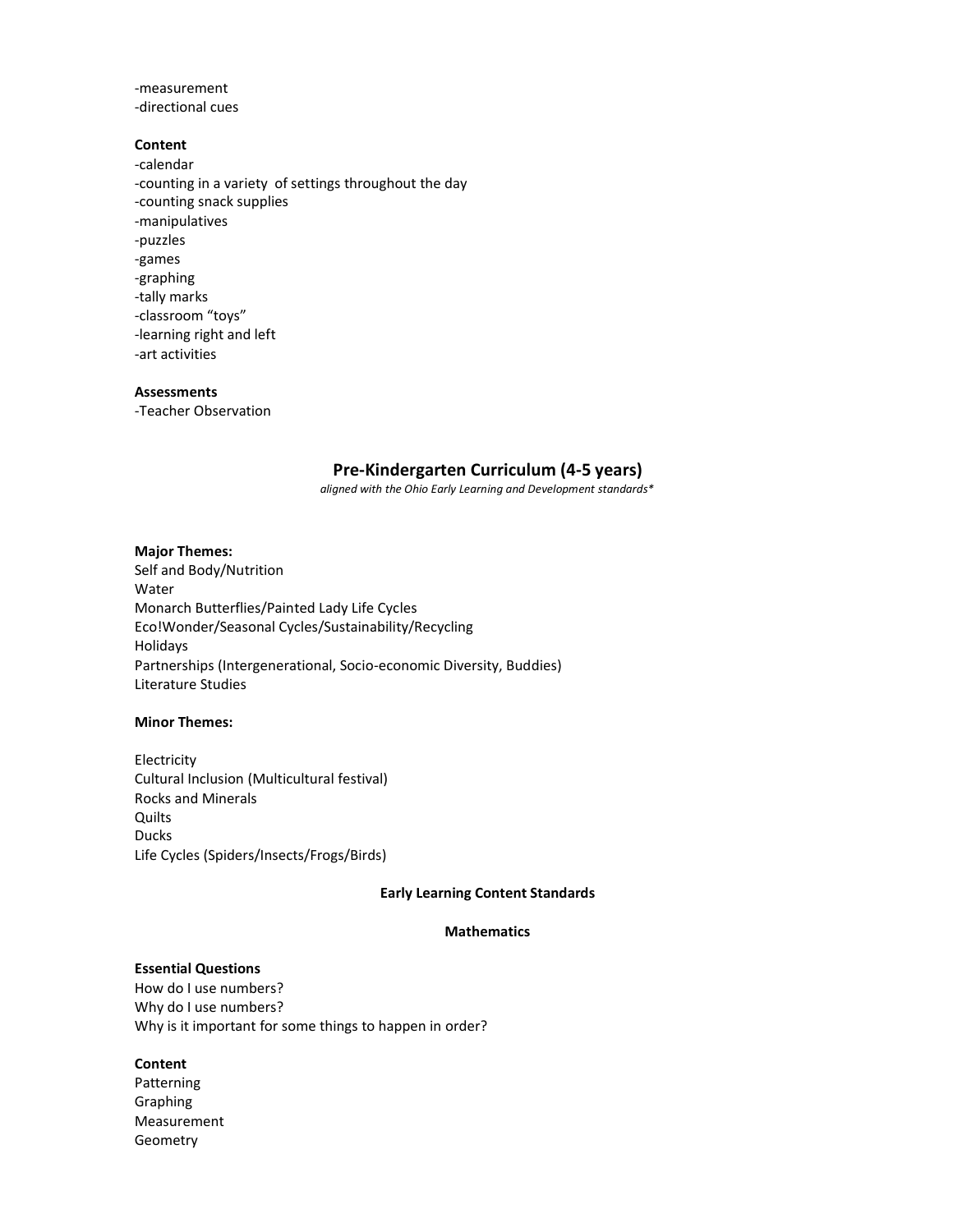Estimation Grouping Number recognition

### **Skills**

Math sentences- understanding and solving simple math problems and symbols, with and/or without objects Visual Perception /Spatial Awareness- using manipulatives, puzzles, blocks and other 2 and 3 dimensional objects to understand how things work in relation to each other and in space using appropriate vocabulary.

Calendar/graphing- understanding how to portray and read information using a graph as well as recognizing patterns, numbers, sense of time including planning for the future and remembering past events, even and odd numbers, sequencing

Measurement- using standard and nonstandard units of measurement, cooking, sand, water, estimation, predictions, using words to compare objects (ex. bigger, smaller, over, under), length, capacity

Geometry- matching, sorting, identifying shapes, and 3-dimensional objects

### **Assessment:**

Teacher observation Student work samples Documentation

### **Science**

### **Essential Questions**

What can I observe and understand about the natural world? What do I learn from experimentation?

### **Content**

Sense of Place Life cycles Seasonal Changes Stewardship Experimentation

### **Skills**

Sense of place- exploring the natural world, habitats, observation and documentation, "backyard" study, becoming familiar with native plants and animals, how and where do we fit in (coexistence), ecosystems, fostering curiosity

Life cycles-patterning, predictable sequencing, understanding lifetimes/life spans, observations, predator/prey relationships

Seasonal Changes- patterning, predictable sequencing, hibernation, migration, human and animal survival techniques, weather, global climates, observations, predictions

Stewardship-care of earth; what is healthy for various habitats, recycling, composting, conservation, gardening and greenhouse, litter pick-up and landfills; i.e. what happened to garbage?, understanding the concept of linked ecosystems and cause and effect on each

Experimentation-predictions, observations, hypotheses, cause and effect, fostering curiosity

### **Assessments**

Teacher Observations Student work samples, participation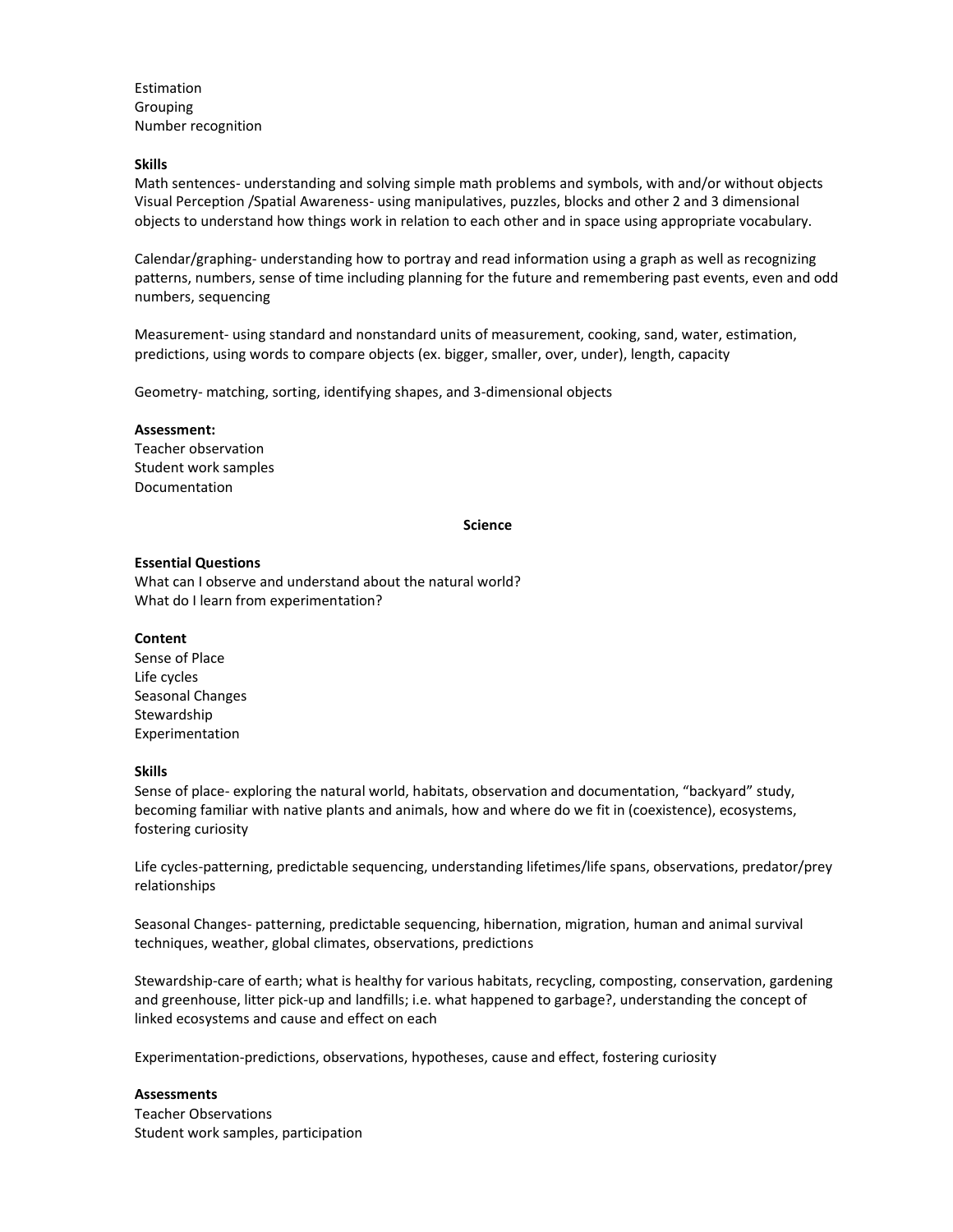### **Social Studies**

### **Essential Questions**

What is a community? How can I become a good member of my community? What can I learn about places I never have visited? What can I learn from people I have never met? What can I learn about events that have already happened or are happening now? Why do people have rules and laws?

### **Content**

Diversity Socialization Geography Communities

### **Skills**

Diversity-awareness of and respect for differences and commonalities among cultures, all living beings, thoughts, ideas, likes, dislikes, abilities, inclusion

Socialization-interpersonal skills, conflict management, negotiation of space, sharing, understanding of the concept of being a friend, separation from parents, independence, responsibility, making choices, self-help skills, inclusion

Geography- understanding of maps, globe, neighborhood, street address, natural resources and habitats; use and navigation

Communities- understanding of community services, membership and roles within various smaller and larger communities

### **Assessment**

Teacher Observations Examples of student work and participation

### **Language Arts**

### **Essential Questions**

Why are words important? What do I learn from books and stories? How can I tell my stories?

### **Content**

Literature Verbal Expression Listening Comprehension Letter and Word Identification Writing Process/Applications

### **Skills**

Literature-exposure and enjoyment of books and stories, contextual understanding, understand the difference between fiction and nonfiction, research skills

Verbal Expression- retelling of stories, self-expression, negotiation, ability to formulate questions, descriptive language